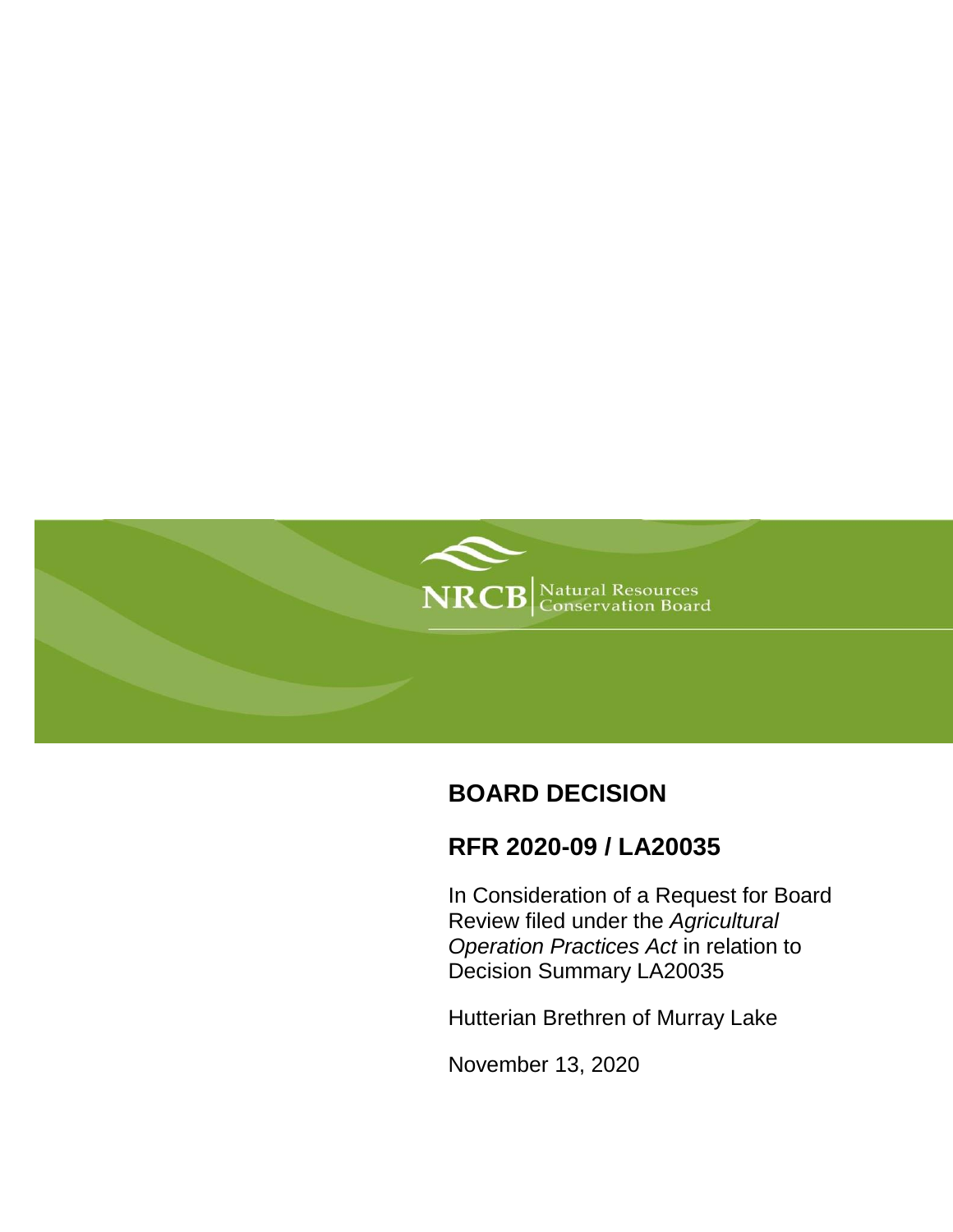**The Board issues this decision document under the authority of the** *Agricultural Operation Practices Act* **(AOPA), following its consideration of a request for Board review of Decision Summary LA20035.**

## **Background**

On October 2, 2020, Natural Resources Conservation Board (NRCB) Approval Officer Joe Sonnenberg issued Decision Summary LA20035 and Authorization LA20035 with conditions, to expand an existing animal shelter at an existing multi species confined feeding operation (CFO) operated by the Hutterian Brethren of Murray Lake (Murray Lake Colony) located at S½ 31-10-6 W4M, NW 29-10-6 W4M, and SW 32-10-6 W4M in Cypress County (County). There is no increase in animal numbers associated with this authorization. The construction includes:

animal shelter addition – 9.1 m x 24.4 m (total new building dimensions 24.3 m x 24.4 m)

Pursuant to section 22(4) of the *Agricultural Operation Practices Act* (AOPA), one Request for Board Review (RFR) of Decision Summary LA20035 was filed by a directly affected party. The directly affected party that filed an RFR was Cypress County. The RFR met the 10-day filing deadline established by AOPA of October 26, 2020.

Under the authority of section 18(1) of the Natural Resource Conservation Board Act, a division of the Board consisting of Peter Woloshyn (panel chair), Earl Graham and Indra Maharaj was established on Tuesday November 3, 2020 to consider the RFR. The Board convened to deliberate on the RFR on November 6, 2020.

As established by the approval officer, all directly affected parties were notified of the Board's intent to review this request and provided with a copy of the RFR. Parties that had an adverse interest to the matters raised in the RFR were given the opportunity to submit a rebuttal. The Board received a rebuttal from Murray Lake Colony dated October 29, 2020, meeting the rebuttal filing deadline of November 2, 2020.

## **Jurisdiction**

The Board's authority for granting a review of an approval officer's decision is found in section 25(1) of AOPA, which states:

- *25(1) The Board must, within 10 working days of receiving an application under section 20(5), 22(4) or 23(3) and within 10 working days of the Board's determination under section 20(8) that a person or organization is a directly affected party,*
	- *(a) dismiss the application for review, if in the opinion of the Board, the issues*  raised in the application for review were adequately dealt with by the approval *officer or the issues raised are of little merit, or*
	- *(b) schedule a review.*

The Board considers that a party requesting a review has the onus of demonstrating that there are sufficient grounds to merit review of an approval officer's decision. Section 13(1) of the AOPA Administrative Procedures Regulation describes the information that must be included in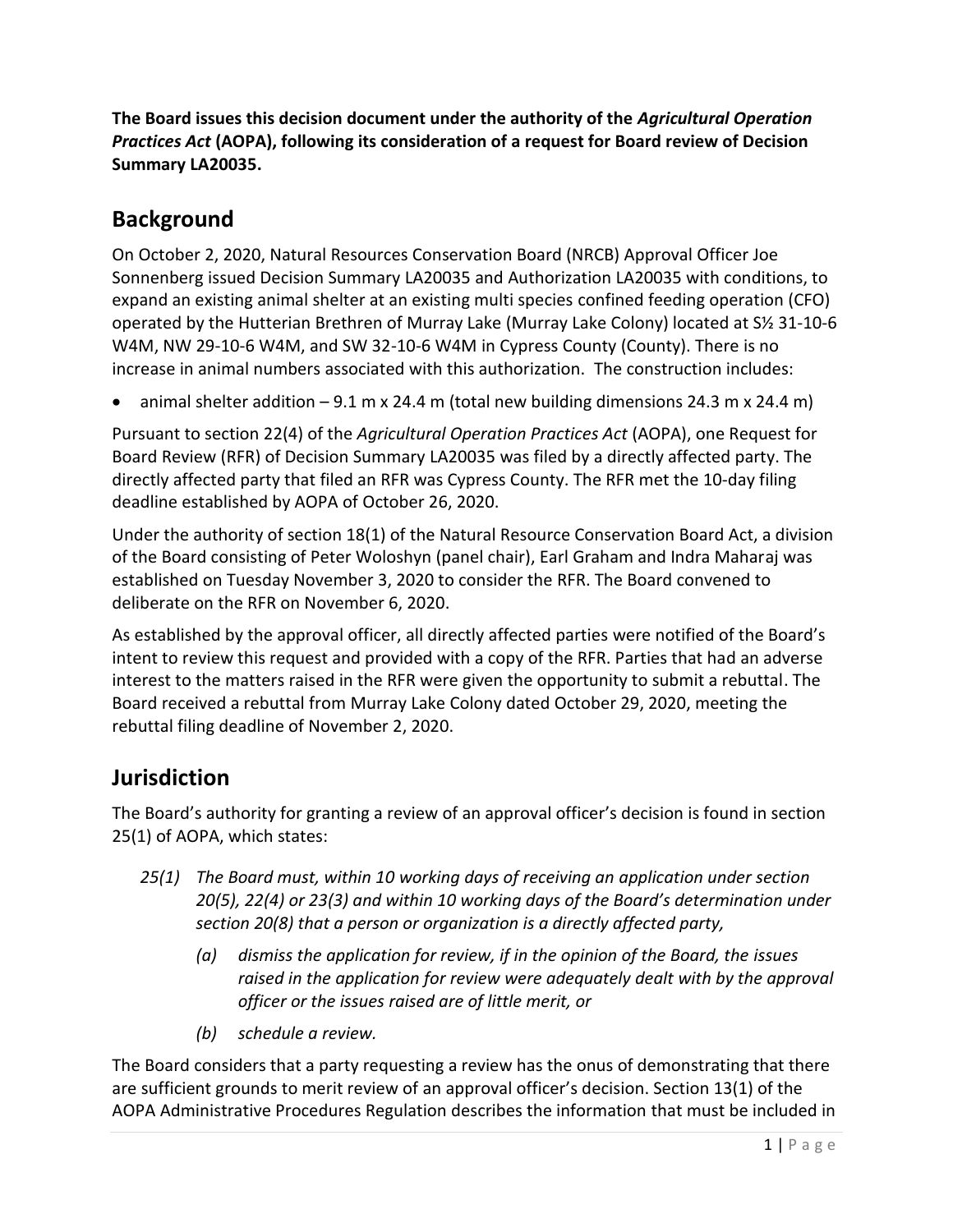each request for Board review. The Board must consider whether the party requesting a review has identified sufficient grounds to merit review of an approval officer's decision. This includes a consideration by the Board of whether the issues raised in the RFR were adequately considered by an approval officer whose decision is challenged.

## **Documents Considered**

The Board considered the following information:

- Decision Summary LA20035, dated October 2, 2020
- Authorization LA20035, dated October 2, 2020
- Technical Document LA20035, dated October 2, 2020
- RFR filed by Cypress County, received October 26, 2020
- Portions of the public record maintained by the approval officer
- Cypress County Municipal Development Plan
- NRCB Approvals Operational Policy 2016-7
- Rebuttal from Murray Lake Colony, dated October 29, 2020

## **Eligibility to File an RFR**

### **The directly affected parties**

The Board must consider an RFR filed within legislated timelines by a directly affected party. As noted above, the Cypress County RFR met the 10-day filing deadline established by AOPA of October 26, 2020 and is a directly affected party.

### **Board Deliberations**

Issues raised in the County's RFR include:

- 1. The County believes that section 3.2(d) of its Municipal Development Plan (MDP) should apply to Murray Lake Colony's Authorization LA20035 requiring confined feeding operations (CFOs) be located where site access is gained from gravel, new high-grade roads, unless the Murray Lake Colony upgrades the access roads at their own expense.
- 2. The Board should require Murray Lake Colony to either enter into a road use agreement with the County or Murray Lake Colony should upgrade haul roads leading to its CFO to "high-grade, gravel" standards.
- 3. The County asserted that the approval officer has sufficient jurisdiction to impose road use conditions pursuant to section 20 and 22 of AOPA. It further asserted that NRCB's approval policy is inconsistent with AOPA.

The Board has reviewed the matters raised in the County's RFR and is satisfied that all matters were adequately considered by the approval officer for the reasons stated below.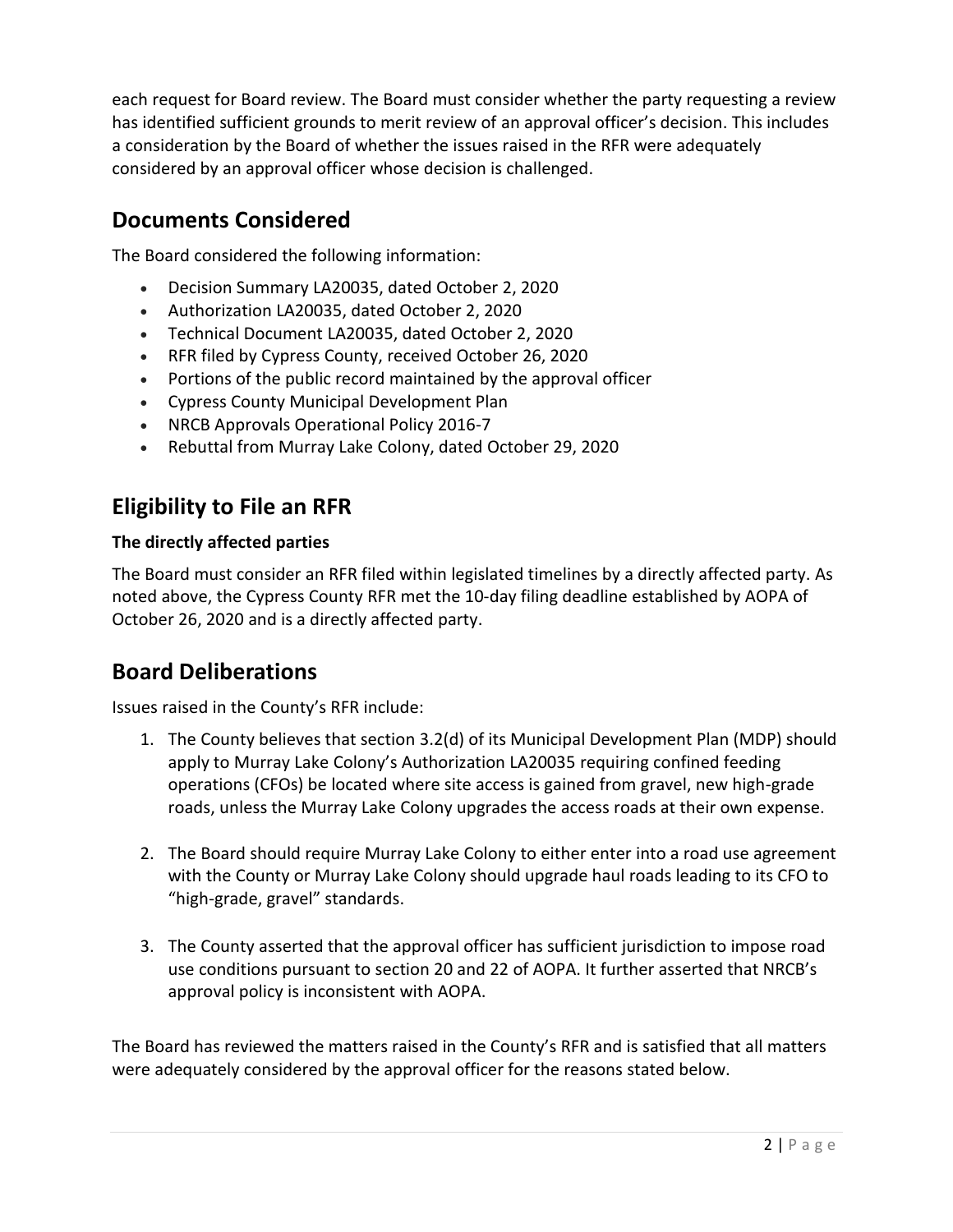- 1. The County asserted that Authorization LA20035 is inconsistent with section 3.2(d) of Cypress County's MDP.
	- a. The County's MDP section 3.2(d) reads: *Confined feeding operations are to be located where access to the site is to be gained from gravel, new high‐grade roads or unless the confined feeding operator is willing to develop or upgrade the road to a gravel, new high‐grade road at their own expense.*
	- b. The Board finds that Section 3.2(d) of the County's MDP does not apply because the CFO was in existence well before Authorization LA20035. A plain reading of MDP s. 3.2(d) provides direction for the establishment of new CFOs. Murray Lake Colony previously established its CFO through various approval processes, including Approval LA18047 issued by the NRCB on September 12, 2018. When making a permit decision on a new application, approval officers do not have the jurisdiction to re-visit previously issued permits. Similarly, the review in front of the Board (LA20035) does not provide the Board with jurisdiction to re-visit previously issued permits.
- 2. The County requested that the Board require Murray Lake Colony to either enter into a road use agreement with the County or Murray Lake Colony should upgrade haul roads leading to its CFO to "high-grade, gravel" standards.
	- a. Authorizations under AOPA do not allow for increases in animal numbers. Murray Lake Colony is not seeking to increase its animal numbers. As such, issuance of LA20035 has no new or incremental effect on road use that was not considered during the original authorization process. In any event, as discussed above, the Board finds that s. 3.2(d) of the County's MDP does not apply to this authorization.
- 3. The Board believes that clarification on its approach to road use agreements/conditions and AOPA is warranted. The County asserts that NRCB's approval policy is inconsistent with sections 20 and 22 of AOPA. Specifically, Cypress County refers to section  $20(1)(b)(i)$  and section  $22(2)(b)$  that provide approval officers with the authority to impose terms and conditions that a municipality could impose if the municipality were issuing a development permit.
	- a. Authorization LA20035 was considered by the approval officer in accordance with AOPA section 22, AOPA section 20 does not apply as it deals with approvals. The Board agrees with the County's assertion that the NRCB has the jurisdiction and authority under AOPA section 22 to include terms and conditions that could be imposed if the municipality were issuing a development permit. The Board notes that approval officers often do include such terms and conditions. By way of example, municipalities often request, or list in their bylaws, that the approval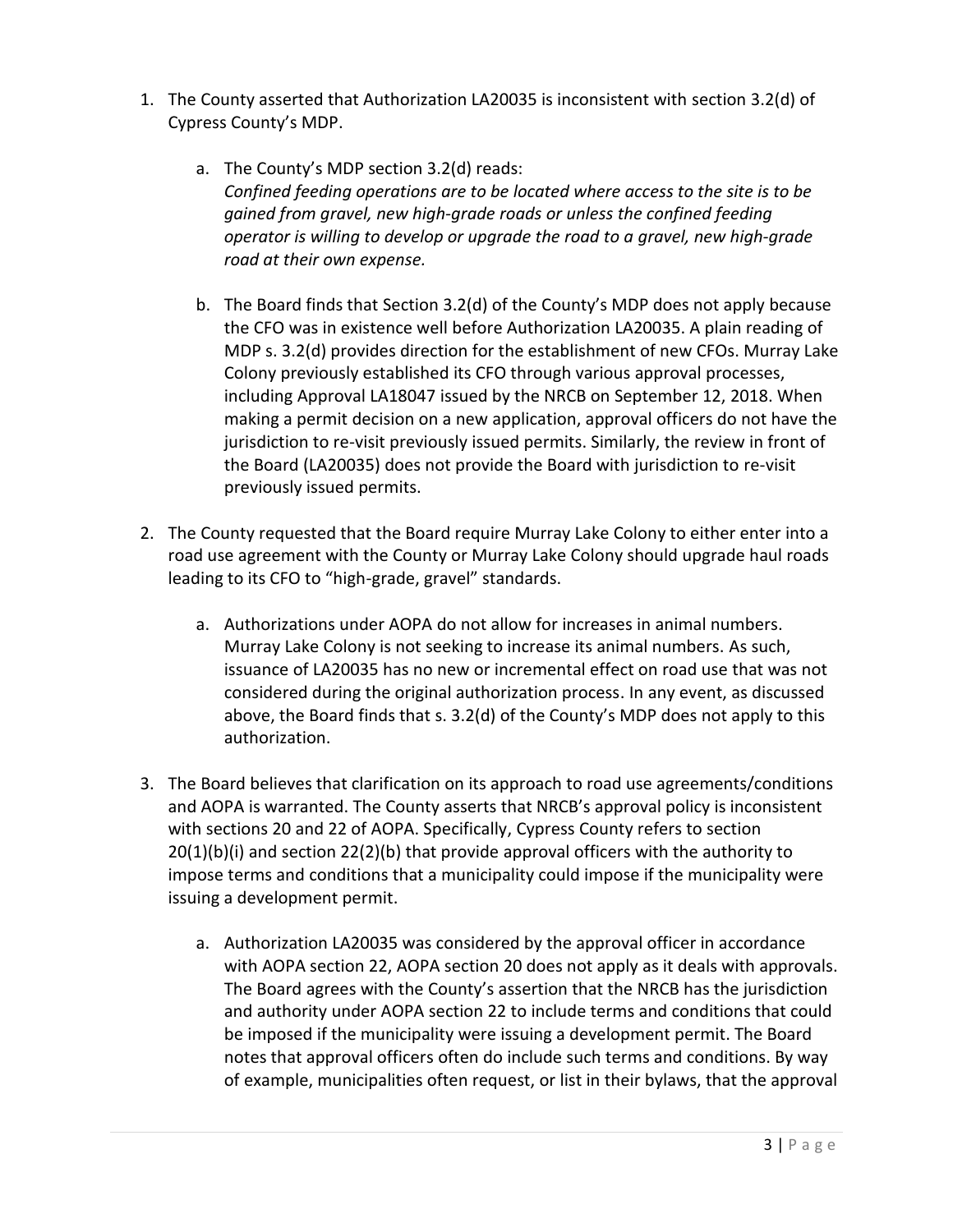officer include CFO siting setbacks from roads. Often, these requests are accommodated.

- b. Previous Board decisions have consistently stated that road use agreements and conditions are better left with the municipality.
- c. NRCB's Field Services Division developed its approval policy in consultation with the Policy Advisory Group that includes representation from the Rural Municipalities Association. Section 8.9 of the [Approvals Operational Policy 2016-](https://www.nrcb.ca/public/download/files/97525) [7](https://www.nrcb.ca/public/download/files/97525) is consistent with Board decisions directing the approval officer to leave road use agreements to the municipality.
- d. NRCB field staff do not have the requisite expertise to develop, mediate or enforce road use agreements/conditions. Municipalities own the roads within their jurisdictions, have the knowledge and expertise to determine what is required in road use agreements and have the jurisdiction to implement and enforce road use agreements.

### **Board Decision**

As a result of its deliberations, the Board finds that the issues raised in Cypress County's Request for Review were adequately considered by the approval officer. The RFR is denied.

\_\_\_\_\_\_\_\_\_\_\_\_\_\_\_\_\_\_\_\_\_\_\_\_\_\_\_\_ \_\_\_\_\_\_\_\_\_\_\_\_\_\_\_\_\_\_\_\_\_\_\_\_\_\_\_\_\_\_

DATED at EDMONTON, ALBERTA, this 13<sup>th</sup> day of November, 2020.

*Original signed by:*

\_\_\_\_\_\_\_\_\_\_\_\_\_\_\_\_\_\_\_\_\_\_\_\_\_\_\_\_

Peter Woloshyn **Indra L. Maharaj** 

Earl Graham